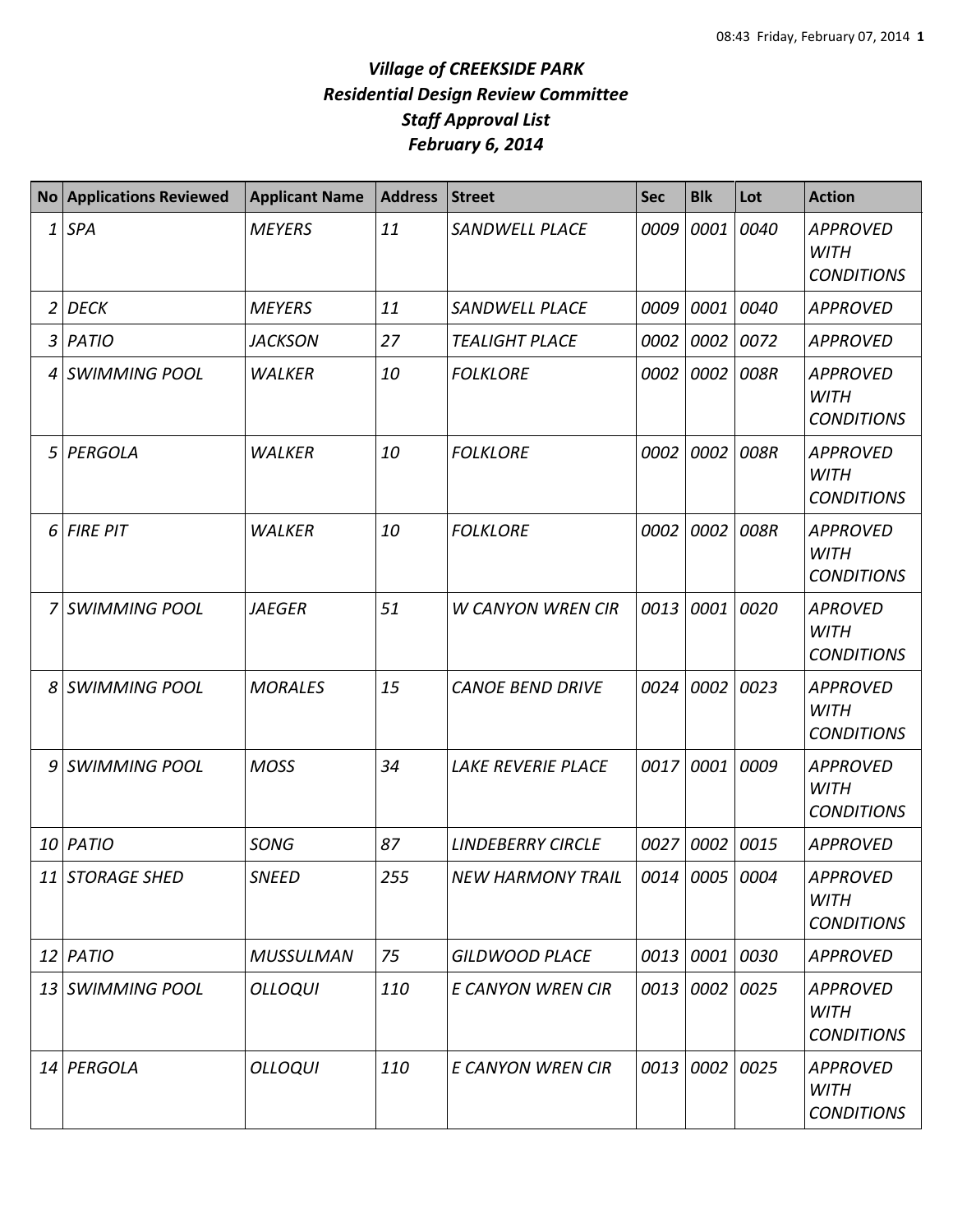| <b>No</b> | <b>Applications Reviewed</b> | <b>Applicant Name</b> | <b>Address</b> | <b>Street</b>                          | <b>Sec</b> | <b>Blk</b>     | Lot       | <b>Action</b>                                       |
|-----------|------------------------------|-----------------------|----------------|----------------------------------------|------------|----------------|-----------|-----------------------------------------------------|
| 15        | <b>SUMMER KITCHEN</b>        | <b>OLLOQUI</b>        | 110            | E CANYON WREN CIR                      | 0013       | 0002           | 0025      | <b>APPROVED</b><br><b>WITH</b><br><b>CONDITIONS</b> |
| 16        | <b>DECK</b>                  | OLLOQUI               | 110            | E CANYON WREN CIR                      | 0013       | 0002 0025      |           | <b>APPROVED</b>                                     |
| 17        | <b>DOOR</b>                  | <b>JACKSON</b>        | 27             | <b>TEALIGHT PLACE</b>                  | 0002       | 0002 0072      |           | <b>APPROVED</b>                                     |
| 18        | PERGOLA                      | LU                    | 23             | <b>CAPRICE BEND PLACE</b>              | 0012       |                | 0002 0002 | <b>APPROVED</b>                                     |
| 19        | <b>SWIMMING POOL</b>         | <b>TRAICOFF</b>       | 66             | <b>SHALLOWFORD PLACE</b>               | 0011       | 0001 0011      |           | <b>APPROVED</b><br><b>WITH</b><br><b>CONDITIONS</b> |
| 20        | PERGOLA                      | <b>LOPEZ</b>          | 14             | <b>CAYUGA POND COURT</b>               | 0001       | 0001           | 0033      | <b>APPROVED</b><br><b>WITH</b><br><b>CONDITIONS</b> |
| 21        | <b>SUMMER KITCHEN</b>        | <b>LOPEZ</b>          | 14             | <b>CAYUGA POND COURT</b>               | 0001       | 0001           | 0033      | <b>APPROVED</b><br><b>WITH</b><br><b>CONDITIONS</b> |
| 22        | PAVING                       | <b>LOPEZ</b>          | 14             | <b>CAYUGA POND COURT</b>               | 0001       | 0001 0033      |           | <b>APPROVED</b>                                     |
| 23        | PERGOLA                      | <b>FOSTER</b>         | 30             | <b>NAGSHEAD PLACE</b>                  | 0021       | 0001           | 0033      | <b>APPROVED</b>                                     |
| 24        | <b>SWIMMING POOL</b>         | <b>STEWARD</b>        | 14             | <b>FOLKLORE COURT</b>                  | 0002       | 0002           | 007R      | <b>APPROVED</b><br><b>WITH</b><br><b>CONDITIONS</b> |
| 25        | <b>SUMMER KITCHEN</b>        | <b>STEWARD</b>        | 14             | <b>FOLKLORE COURT</b>                  | 0002       |                | 0002 007R | <b>APPROVED</b><br><b>WITH</b><br><b>CONDITIONS</b> |
|           | $26$ PATIO                   | <b>ABRIL</b>          | 183            | W NEW HARMONY                          |            | 0021 0002 0010 |           | <b>APPROVED</b>                                     |
| 27        | <b>SHUTTERS</b>              | <b>CHAPPELLE</b>      | 15             | PONDERA POINT DR                       | 0013       | 0001 0015      |           | <b>APPROVED</b>                                     |
|           | 28 PATIO                     | <b>DERGANC</b>        | 23             | <b>HINTERWOOD WAY</b>                  | 0004       | 0001 0031      |           | <b>APPROVED</b>                                     |
| 29 I      | <b>PLAY STRUCTURE</b>        | <b>DOMENE</b>         | 54             | <b>S FREEMONT RIDGE</b><br><b>LOOP</b> | 0023       | 0001 0011      |           | <b>APPROVED</b><br><b>WITH</b><br><b>CONDITIONS</b> |
| 30        | <b>SWIMMING POOL</b>         | <b>BARRENECHEA</b>    | $\overline{z}$ | <b>GREAT OWL COURT</b>                 | 0031       | 0001 0025      |           | <b>APPROVED</b><br><b>WITH</b><br><b>CONDITIONS</b> |
| 31        | WALKWAY                      | <b>BARRENECHEA</b>    | 7              | <b>GREAT OWL COURT</b>                 | 0031       | 0001 0025      |           | <b>APPROVED</b>                                     |
|           |                              |                       |                |                                        |            |                |           |                                                     |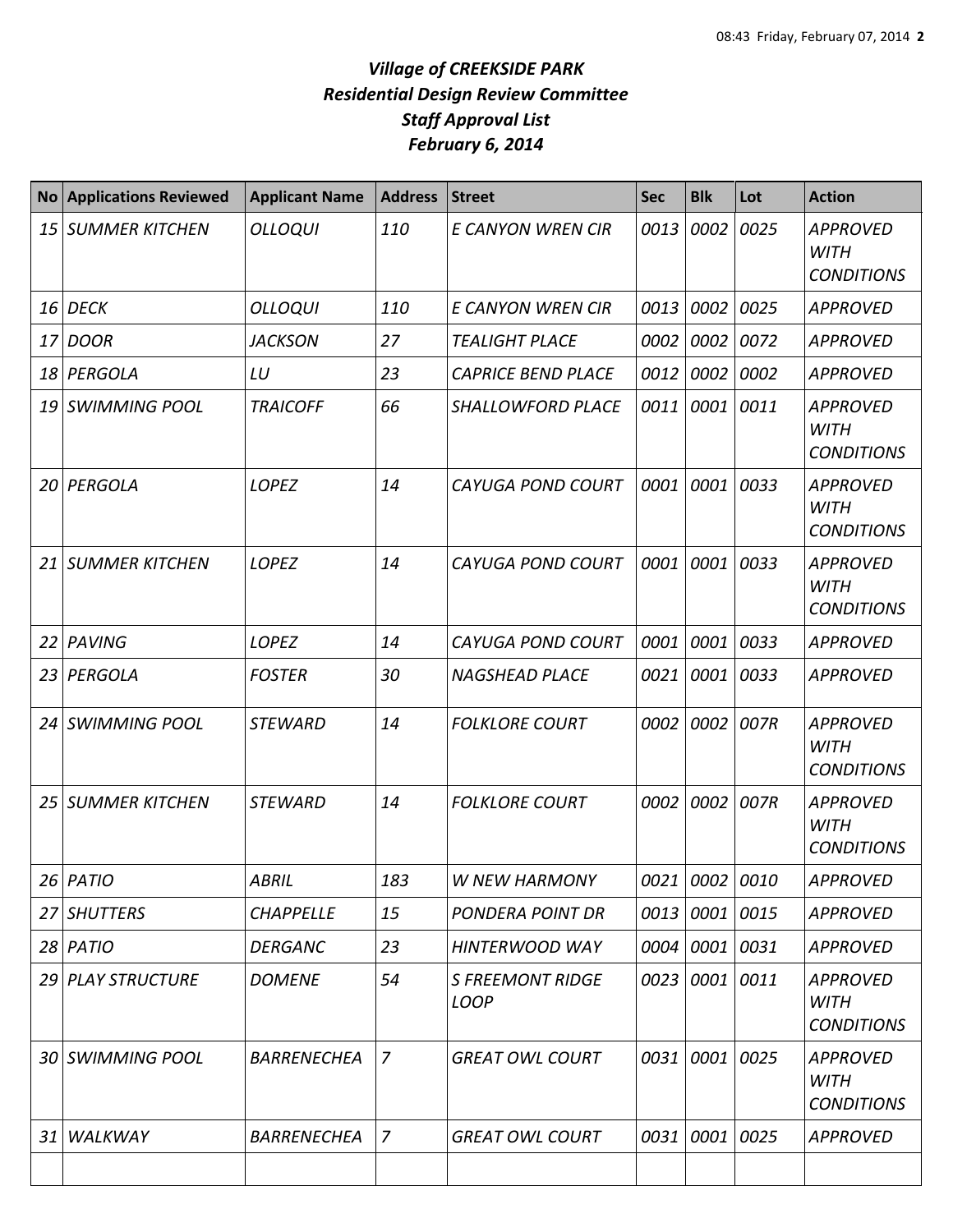| <b>No</b> | <b>Applications Reviewed</b> | <b>Applicant Name</b> | <b>Address</b> | <b>Street</b>           | <b>Sec</b> | <b>Blk</b>     | Lot  | <b>Action</b>                                       |
|-----------|------------------------------|-----------------------|----------------|-------------------------|------------|----------------|------|-----------------------------------------------------|
|           | 32 SWIMMING POOL             | O'DONNELL             | $\mathfrak{Z}$ | <b>TIBURON COURT</b>    | 0007       | 0005           | 0006 | <b>APPROVED</b><br><b>WITH</b><br><b>CONDITIONS</b> |
|           | 33 PERGOLA                   | O'DONNELL             | $\overline{3}$ | <b>TIBURON COURT</b>    | 0007       | 0005           | 0006 | <b>APPROVED</b><br><b>WITH</b><br><b>CONDITIONS</b> |
|           | 34 SUMMER KITCHEN            | O'DONNELL             | $\overline{3}$ | <b>TIBURON COURT</b>    | 0007       | 0005           | 0006 | <b>APPROVED</b><br><b>WITH</b><br><b>CONDITIONS</b> |
|           | 35 FIRE PIT                  | O'DONNELL             | $\overline{3}$ | <b>TIBURON COURT</b>    | 0007       | 0005           | 0006 | <b>APPROVED</b><br><b>WITH</b><br><b>CONDITIONS</b> |
|           | 36 SWIMMING POOL             | <b>MCGUFFIN</b>       | 14             | <b>FREESTONE STREAM</b> | 0015       | 0005 0010      |      | <b>APPROVED</b><br><b>WITH</b><br><b>CONDITIONS</b> |
|           | 37 POOL BATH                 | <b>BULOX</b>          | 27             | <b>BEEBRUSH PLACE</b>   | 0013       | 0001           | 0060 | <b>APPROVED</b><br><b>WITH</b><br><b>CONDITIONS</b> |
|           | 38 SUMMER KITCHEN            | <b>BULOX</b>          | 27             | <b>BEEBRUSH PLACE</b>   | 0013       | 0001           | 0060 | <b>APPROVED</b><br><b>WITH</b><br><b>CONDITIONS</b> |
|           | 39 SWIMMING POOL             | <b>COFFEY</b>         | 122            | PINTO POINT PLACE       | 0012       | 0001           | 0069 | <b>APPROVED</b><br><b>WITH</b><br><b>CONDITIONS</b> |
|           | 40 FIRE PIT                  | <b>COFFEY</b>         | 122            | PINTO POINT PLACE       | 0012       | 0001           | 0069 | <b>APPROVED</b><br><b>WITH</b><br><b>CONDITIONS</b> |
|           | 41 SWIMMING POOL             | <b>SIISMETS</b>       | 6              | <b>SHEARLING COURT</b>  |            | 0007 0005 0004 |      | <b>APPROVED</b><br><b>WITH</b><br><b>CONDITIONS</b> |
|           | 42 PATIO COVER               | <b>SIISMETS</b>       | 6              | <b>SHEARLING COURT</b>  |            | 0007 0005 0004 |      | <b>APPROVED</b><br><b>WITH</b><br><b>CONDITIONS</b> |
|           | $43$ FIRE PIT                | <b>SIISMETS</b>       | 6              | <b>SHEARLING COURT</b>  |            | 0007 0005 0004 |      | <b>APPROVED</b>                                     |
|           | 44 POOL BATH                 | <b>FRAKE, LLC</b>     | $\mathfrak{Z}$ | <b>HOMED LARK PLACE</b> |            | 0013 0002 0028 |      | <b>APPROVED</b><br><b>WITH</b><br><b>CONDITIONS</b> |